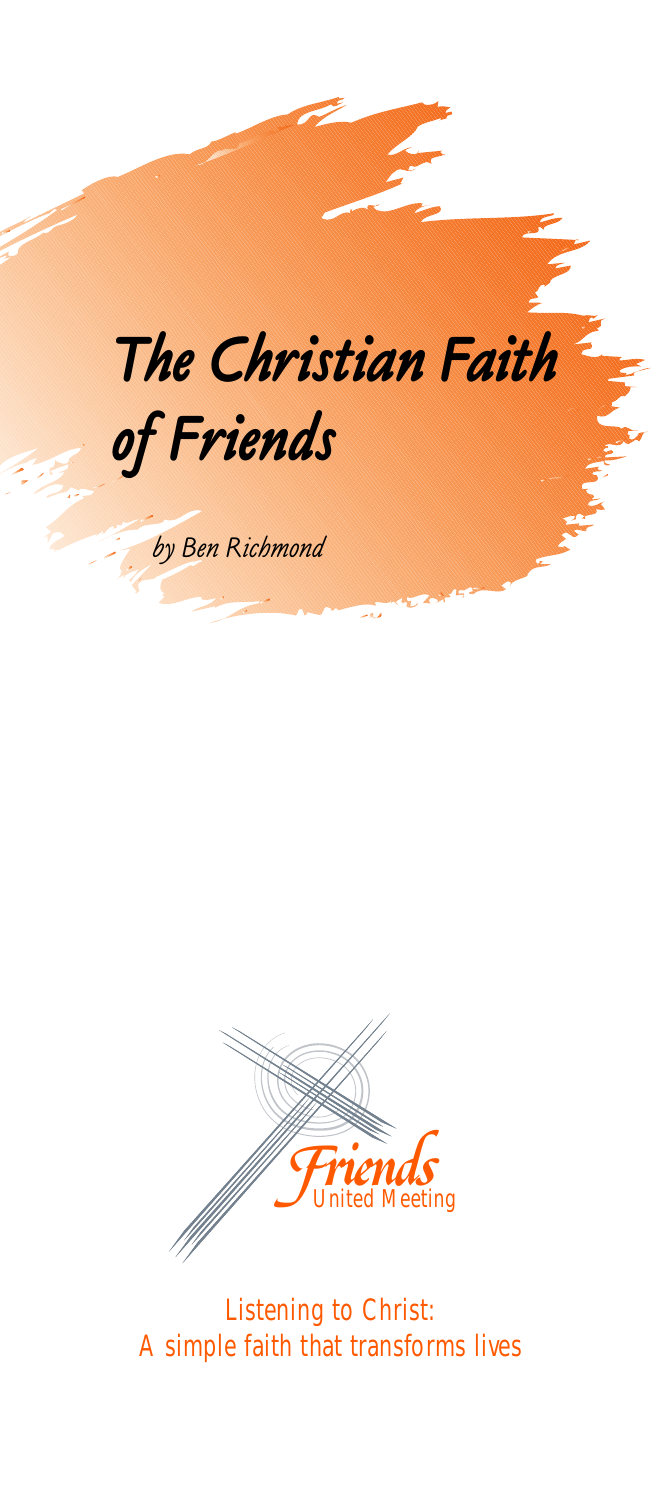## *Introduction*

This pamphlet arose out of the work of the North American Ministries committee of Friends United Meeting. That committee is comprised of lead staff people or other designated representatives from each of the FUM-member yearly meetings in North America. Over the last two years, we have been considering our charge to share the Christian faith of Friends with the general public. Before we could work on specific outreach programs, we realized it was important for us to agree together on the faith that undergirds our work. Early on, the committee agreed that we share a commitment to three faith pillars:

- 1. Our faith is rooted in the atoning work of Christ: his life, death and resurrection.
- 2. We emphasize a "listening spirituality": listening to the living Word of God revealed within each individual; listening to God's word revealed in Scripture; listening to God's word revealed among us in the church.
- 3. We expect that this faith will result in lives transformed to reflect the character of Jesus: peace, simplicity, equality, moral purity, integrity, etc.

The committee asked Ben Richmond to write a document that would develop these themes as Friends understand them. We had several stimulating discussions of early drafts and also circulated them among members within our various yearly meetings. After Ben revised the paper to its current form, the committee asked that it be published. While it does not attempt to be a systematic theology, we believe it is a helpful expression of our common faith.

Alan Weinacht, clerk North American Ministries Committee Friends United Meeting June 2004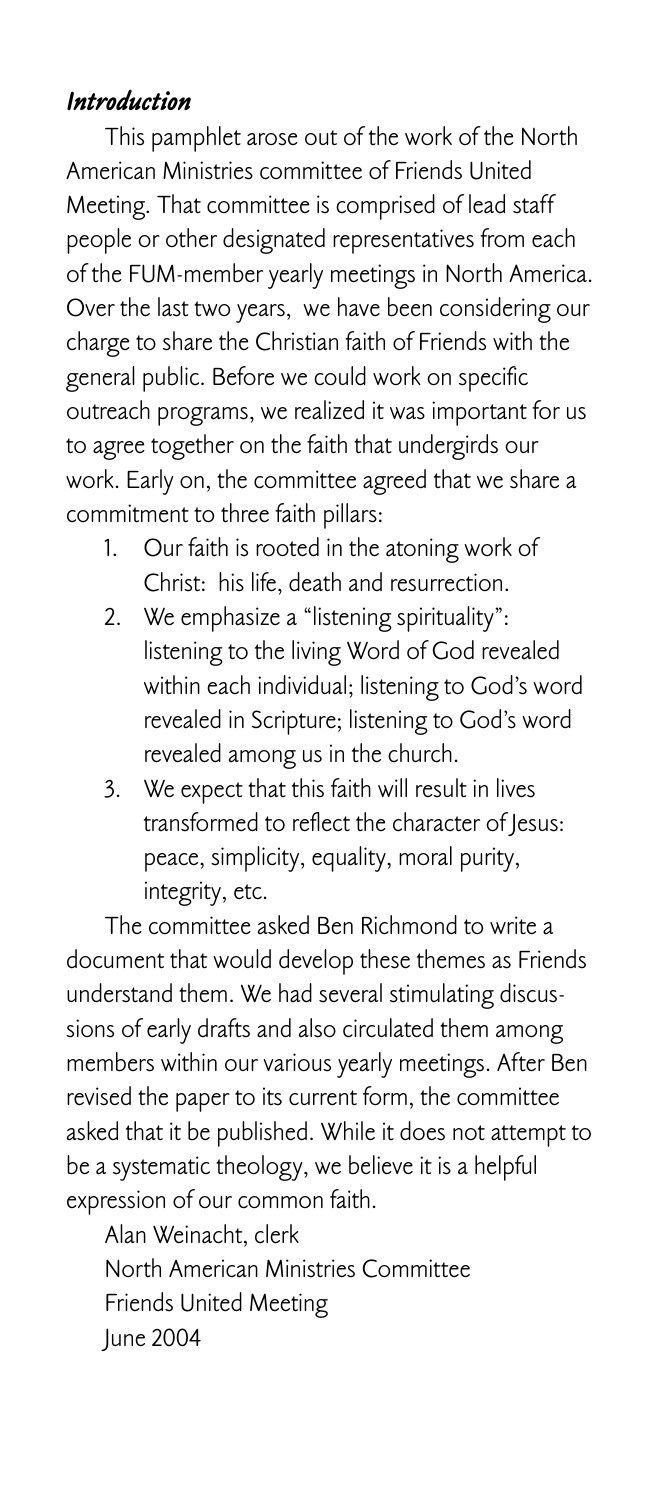## *The Christian Faith of Friends*

Friends' faith centers on the life, death, resurrection and continuing presence of Jesus Christ. We emphasize the presence of the resurrected Christ and the lifetransformation that comes from listening to, and following, him. In Christ we have discovered the love of God, God's power to forgive and heal, and God's continuing presence as Teacher and Lord. Therefore, we emphasize listening to the living Word of God —

as revealed in Scripture, as well as the Spirit of Christ speaking both within each individual and in the community that makes up the church. We have discovered that when people center their lives in Jesus Christ and practice a listening spirituality, that

*"You are my friends if you do what I command you" John 15:14*

the community life that results begins to reflect the character of Jesus: gentleness, peace, simplicity, equality, moral purity, integrity, etc. This offers great hope to the world, and it is our joy to share this life with others.

## *The Atoning Work of Christ*

Christians believe that the life, death, and resurrection of Jesus has brought about an atonement (or reconciliation) between humanity and God. Time and again, those who give their lives to Christ find that God has the power to move people from darkness to light. (1 Peter 2:1) Throughout the history of Christianity there have been numerous ways of understanding how this works, each of which reflect aspects of biblical truth. The various theories of the atonement<sup>1</sup> are ways

<sup>1.</sup> Among the classical theories of the atonement are the "ransom," "satisfaction," "moral influence," and "substitution" theories, and their many variations.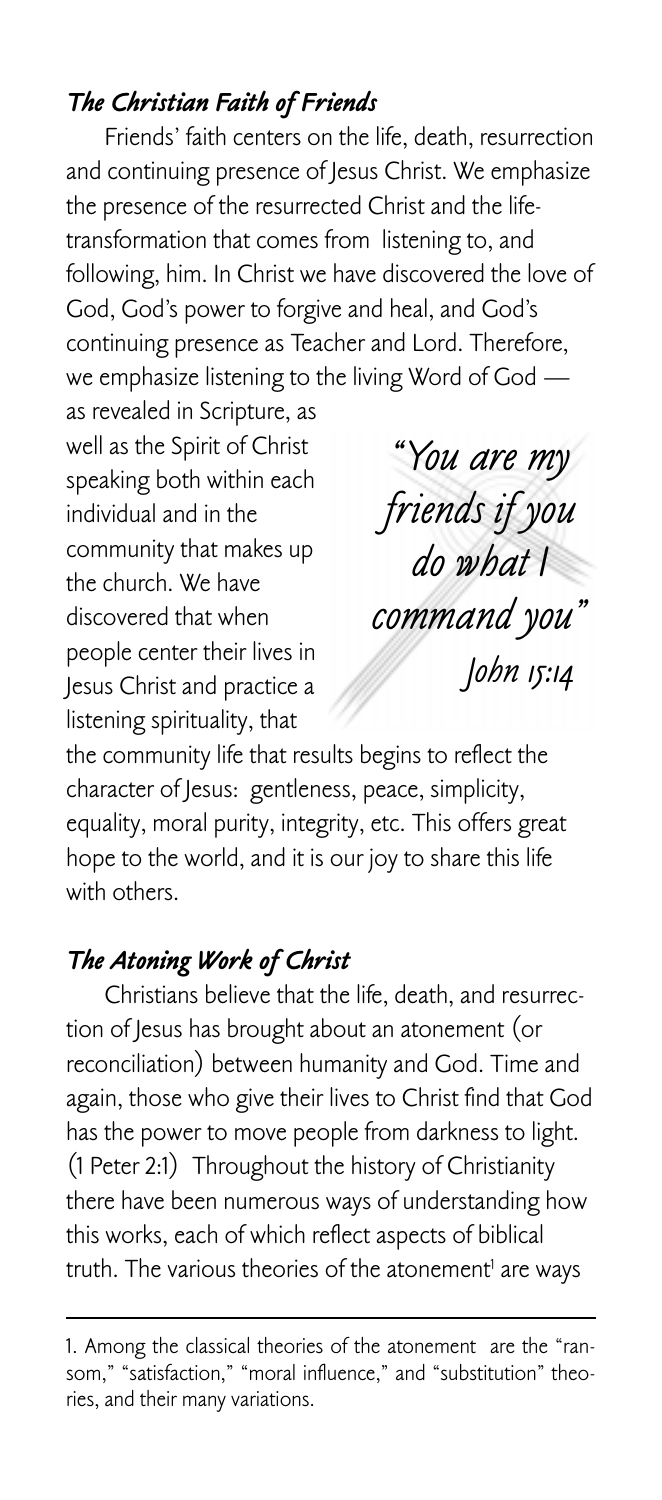of understanding the experience of social and personal evil in light of the forgiveness and redemption that come from God. This points to God's gracious offer of salvation and eternal life.

Friends have always been open to expressing their faith in a variety of ways and reject any reliance on creedal affirmations.2 Nevertheless, Friends share some basic understandings about sin, Christ and the atonement:

- 1. God created the world, and all that is in it, "good" and, from the beginning of creation, God intended humanity to live in harmony with creation and one another.
- 2. Humanity's inability to live that quality of life is objective evidence of humankind's need for a radical intervention by God. There are many ways of talking about "original sin" but a key aspect of sin is the ever-repeated choice humans make to exercise self-will rather than to rely upon God for guidance.
- 3. Outward rules and laws, while useful in reminding us of God's intention, fail to create true goodness either in individuals or in society.
- 4. God chose to enter into human history in the person of Jesus Christ. As fully human and fully divine, Jesus Christ bridges the gap between humanity and God. Because of sin, Jesus' life led, inevitably, to the cross. The cross, then, becomes both the sign of humanity's rebellion against God, and God's sacrificial love for humanity.
- 5. Through Jesus' death on the cross God offers forgiveness for sin, and through His resurrection and the gift of the Holy Spirit God

<sup>2.</sup> This follows from Friends reliance on the New Covenant promise that each person will know God directly, see below. The various books of Faith and Practice issued by yearly meetings of Friends are the only definitive expressions of Quaker faith.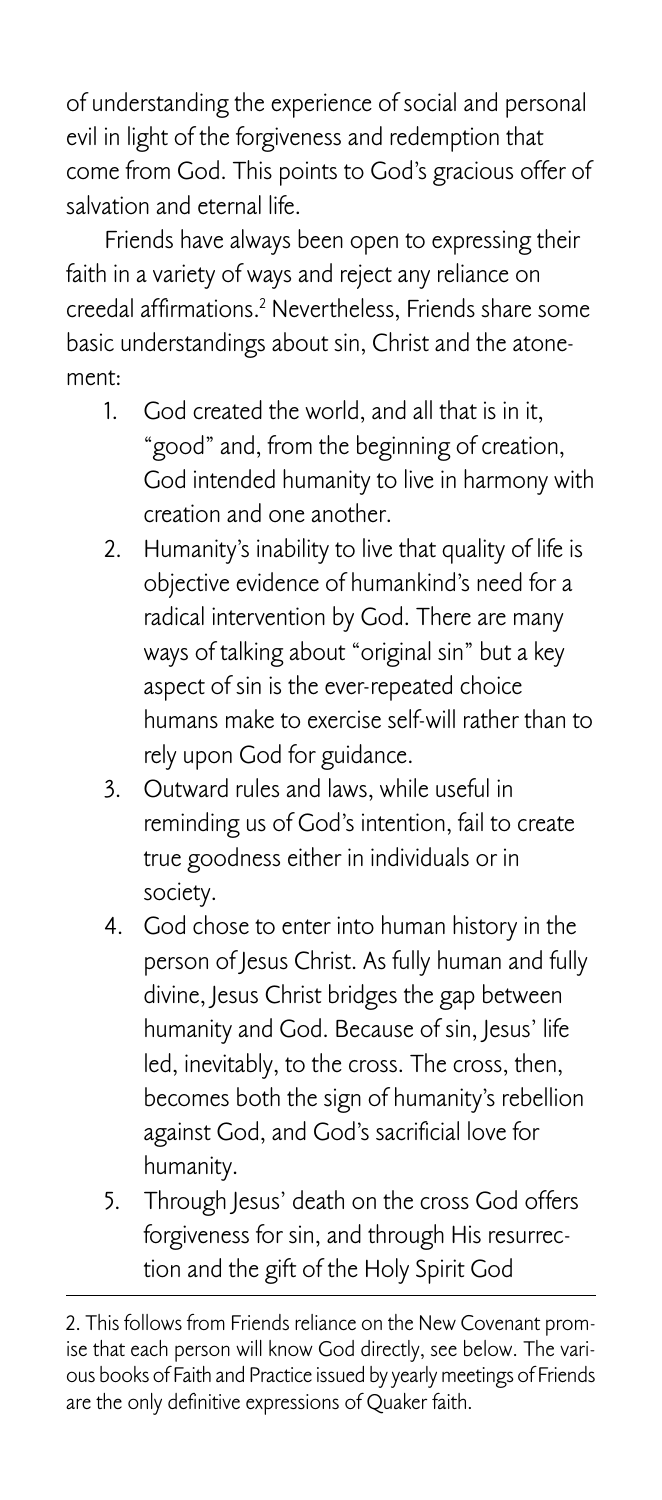provides the possibility of a new life that reflects the goodness God intended from the beginning of creation.

In one of the early expressions of these truths, George Fox, (one of the foremost preachers among the early Quakers and the primary organizer of the movement) wrote:

*But, I say you are redeemed by Christ. It cost him his blood to purchase man out of the state he is in, in the Fall, and bring him up to the state man was in before his fall. So Christ became a curse to bring man out of the curse and bore the wrath, to bring man to the Peace of God, that he might come to the blessed state, to Adam's state he was in before he fall, and not only thither, but to a state in Christ that shall never fall. And this is my testimony to you and to all people upon the earth.*<sup>3</sup>

A key way to understand the atoning work of Christ is in terms of Jesus' role as mediator of the New Covenant. (Hebrews 9:15) William Penn (another of the early Quakers and founder of Pennsylvania) wrote:

*"...the Quakers never knew of any other Name than that of Jesus Christ, through which to find acceptance with the Lord; nor is it by any other, than Jesus the mediator of the New Covenant, by whom they expect Redemption, and may receive the promise of an eternal Inheritance."*<sup>4</sup>

At the last supper, Jesus declared his own understanding of his coming crucifixion in these words: "This cup that is poured out for you is the new covenant in my blood." (Luke 22:20)

3. "Epistle 222," (1662) in *The Power of the Lord is Over All: The Pastoral Letters of George Fox*, Edited by T. Canby Jones, Friends United Press, 1989, page 179-180.

4. William Penn, "The Guide Mistaken, and Temporizing rebuked: or A brief reply to Jonathan Clapham's Book, intitled, A Guide to the True Religion, in which Religion is Confuted, Hypocrisie is Detected, His Aspersions are Reprehended, Contradictions are Compared," (1668) in *William Penn on Religion and Ethics*, edited by Hugh S. Barbour, The Edwin Mellen Press, 1991, page 201.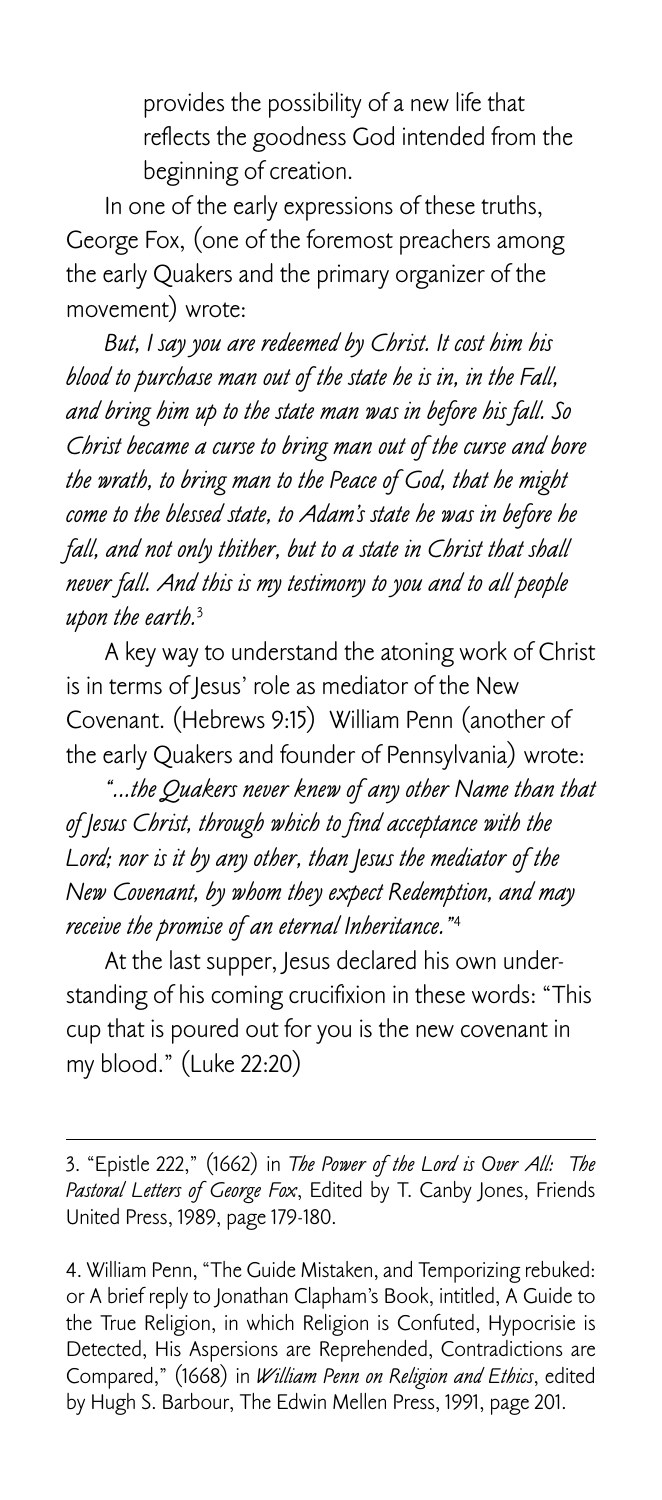The New Covenant is announced in Jeremiah 31:33- 44 and repeated in Hebrews 8:8-12:

*The days are surely coming, says the Lord, when I will make a new covenant with the house of Israel and the house of Judah....*

*I will put my law within them, and I will write it on their hearts; and I will be their God, and they shall be my people. No longer shall they teach one another, or say to each other, "Know the LORD," for they shall all know me, from the least of them to the greatest, says the LORD; for I will forgive their iniquity, and remember their sin no more.* (Jeremiah 31:31, 33b-34)

The New Covenant has three parts: God promises to write His law on people's *hearts*; everyone gets to know God *directly*; and God declares *forgiveness* of sin.

Friends stress that the New Covenant is inward rather than outward. The community of believers is not defined by ethnic or political boundaries but by the changed hearts of its members. God is not declaring more or better rules or ideas, but instead is promising to change people from the inside out. Friends also stress that the New Covenant is unconditional. William Penn called this, "God's meer grace."5 It is God's sovereign decision to offer love and forgiveness.

According to the New Covenant, God's love is available to all people. In the New Testament, scripture tells us that God works in each person by means of the gift of Light. (See, e.g., John 1:4-9; 3:19-21; 8:12; 2 Corinthians 4:6; Ephesians 5:8; 1 John 1:5-7) This inward and spiritual Light enables people to appreciate and receive God's immediate presence, to receive God's teaching (law), to perceive the ways in which they are living in violation of God's will and repent, and to receive forgiveness and the possibility of genuine obedience. Willingness to attend and respond to the Light is essential for salvation. Friends recall Jesus' instruction, "While you have the light, believe in the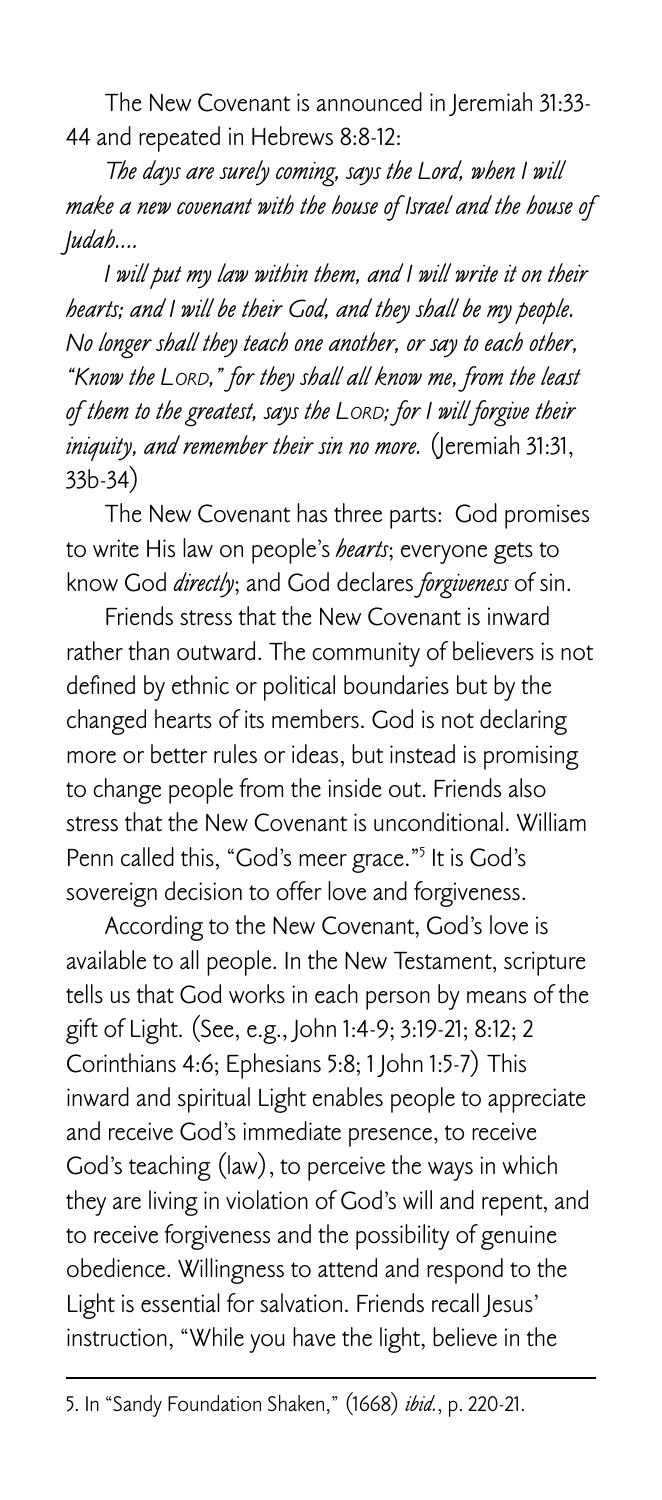light, so that you may become children of light." (John 12:36, NRS) And John writes:

*"if we walk in the light as he himself is in the light ... the blood of Jesus his Son cleanses us from all sin."* (1 John 1:7, NRS)

Belief in the Light of Christ leads to a special kind of Christian universalism. The requirement — and opportunity — to respond to the Light pertains to everyone, and those who are obedient to the inward Light of Christ will be saved. This is not to say that "everyone will be saved," because God also grants everyone freedom to turn away from God's witness in their heart.

There are important consequences of this belief in the universal saving Light of Christ. Amongst these are:

- 1. The essential character of God is love. Jesus' salvation is available to everyone without exception.
- 2. Everyone must come to a decision of obedience in his or her inward relationship with God.
- 3. We can appeal to this Light in those whom we meet. We have confidence that there is no one in whom God has not already placed a witness.

This Inward Light is Jesus Christ. Therefore, Friends believe that while the community of salvation extends beyond the boundary of any religious affiliation, the Christian church of which Friends are a part is the outward fellowship of those who make a personal profession of faith in Jesus Christ.

## *A Listening Spirituality*

In the New Covenant, God promised:

*No longer shall they teach one another, or say to each other, "Know the LORD," for they shall all know me, from the least of them to the greatest, says the LORD....* (Jeremiah 31:34, NRS)

Friends take this promise seriously. At the heart of Christian spirituality is the emphatic insistence that each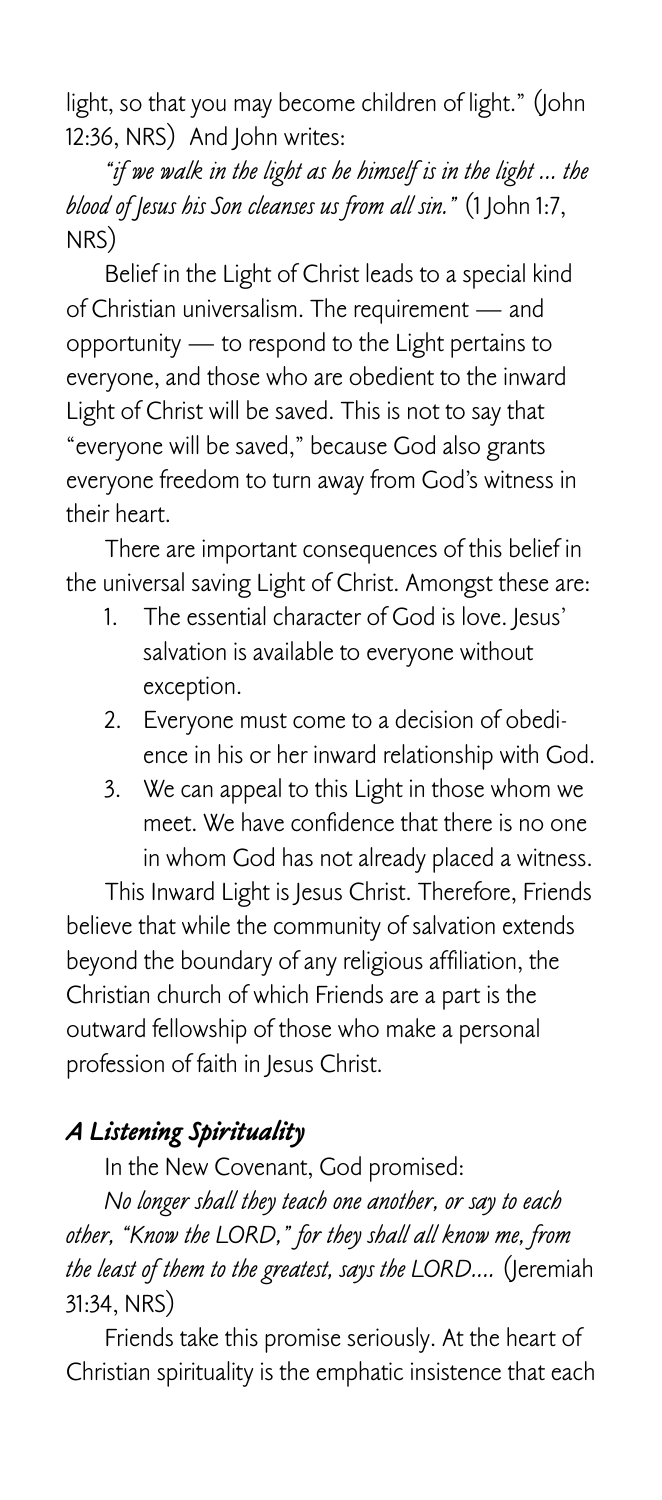individual can — and must — have a direct relationship with God, unmediated by priests or any other religious paraphernalia or ritual.

It is in fidelity to this understanding that Friends strip worship of all externals. In traditional Friends worship, believers come together to wait together in silence in the expectation that the risen Lord will be present with them, ministering inwardly to each, according to his or her condition. Anyone who is moved by the Holy Spirit to speak may do so, while the others discern the truth of their teaching. (1 Corinthians 14:29)

In this, Friends attempt to live out Jesus' words, "God is spirit, and those who worship him must worship in spirit and truth." (John 4:24, NRS) But Friends know that spiritual worship is not a matter of particular forms of worship or the disuse of particular forms. Many Friends today worship with the leadership of a pastor, Bible readings, prepared sermons, hymns, and other pre-programmed aspects of worship. These have been helpful in building the sense of community and providing worshippers with a common biblical knowledge and language to express their faith. But even in so-called "programmed worship" Friends attempt to leave a time of "open worship" when God can speak directly to the heart of the worshippers and the Holy Spirit can inspire prophetic voices to express the Living Word. (Acts 2:17ff)

There are several consequences to the New Covenant emphasis on the inward nature of salvation and God's promise that everyone will know Him directly:

1. Everyone is potentially a minister. Because God speaks inwardly to everyone, it is possible that God will use anyone to be the bearer of the Word. It follows that the community of faith must be open to hear from everyone – rich, poor, young, old, male, female, without regard to race, or training or lack of training.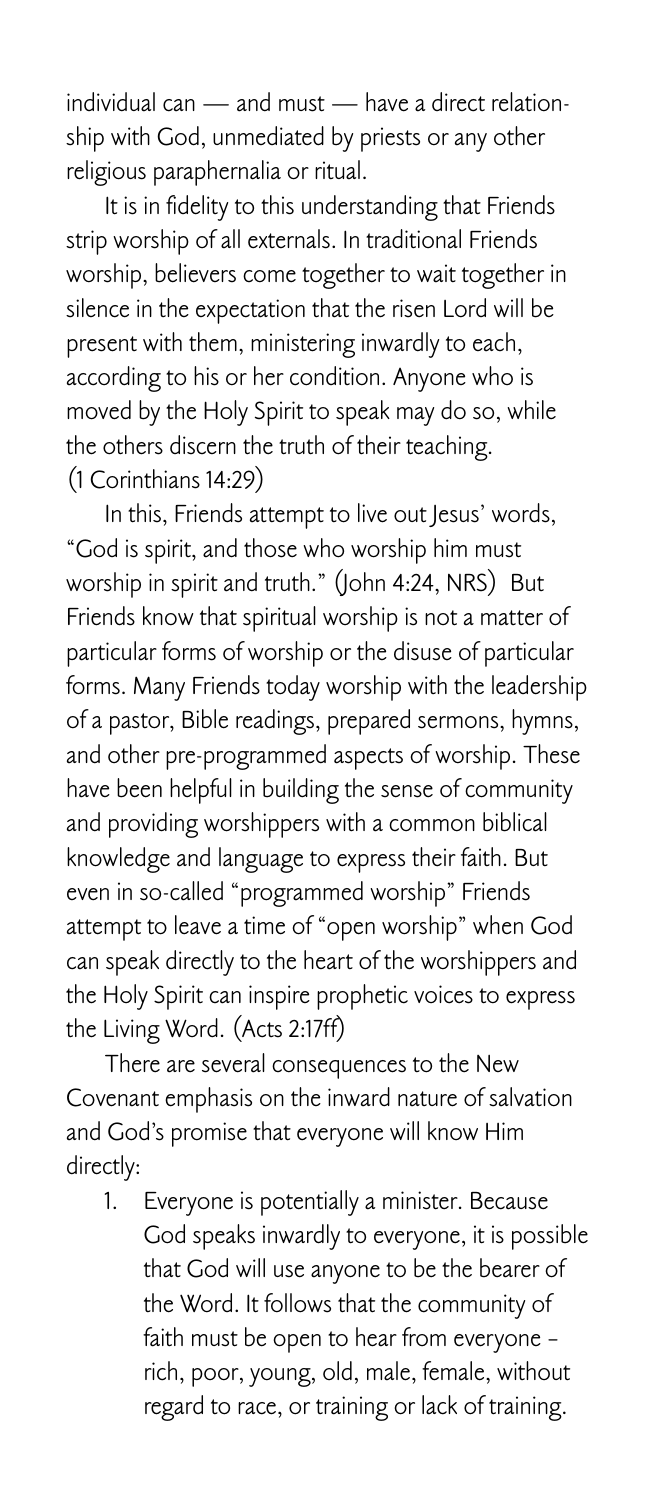Everyone must be welcome; everyone must be respected.

- 2. The community needs to provide discernment, nurture and guidance as all these people learn to recognize the Spirit of God at work within them. Friends appoint pastors and elders who are specially charged with this responsibility. Friends have developed a number of special practices to help with this, such as reading "queries" (spiritual questions), and forming clearness committees to help individuals discern God's will at special times in their lives.
- 3. Scripture is especially important, for this is where the community learns to recognize God's voice. The Spirit of God is not inconsistent so as to lead us today in way contrary to how God has led in the past.
- 4. Friends believe that the faith community should live in unity under the direct leadership of Christ. Since Jesus Christ is present among us as Teacher and Lord, Friends believe that it is unnecessary and an affront to His authority to substitute human leadership in His place. We do not have Bishops to lead the community; rather the business of the faith community is done by business meetings of all the members who gather for that purpose and, with the help of a clerk, unite in discerning God's will. Unity under the leadership of the Holy Spirit replaces voting with its implication of dominant majorities and defeated minorities.
- 5. Friends emphasize the inward reality of baptism and communion. Friends look to Jesus Christ himself to baptize believers inwardly by his Spirit (Matthew 3:11, Mark 1:8, Luke 3:16, John 1:33). We also expect that, in daily devotion and in our common worship, Jesus Christ Himself will provide spiritual food, for He is the one who said, "I am the bread of life. Whoever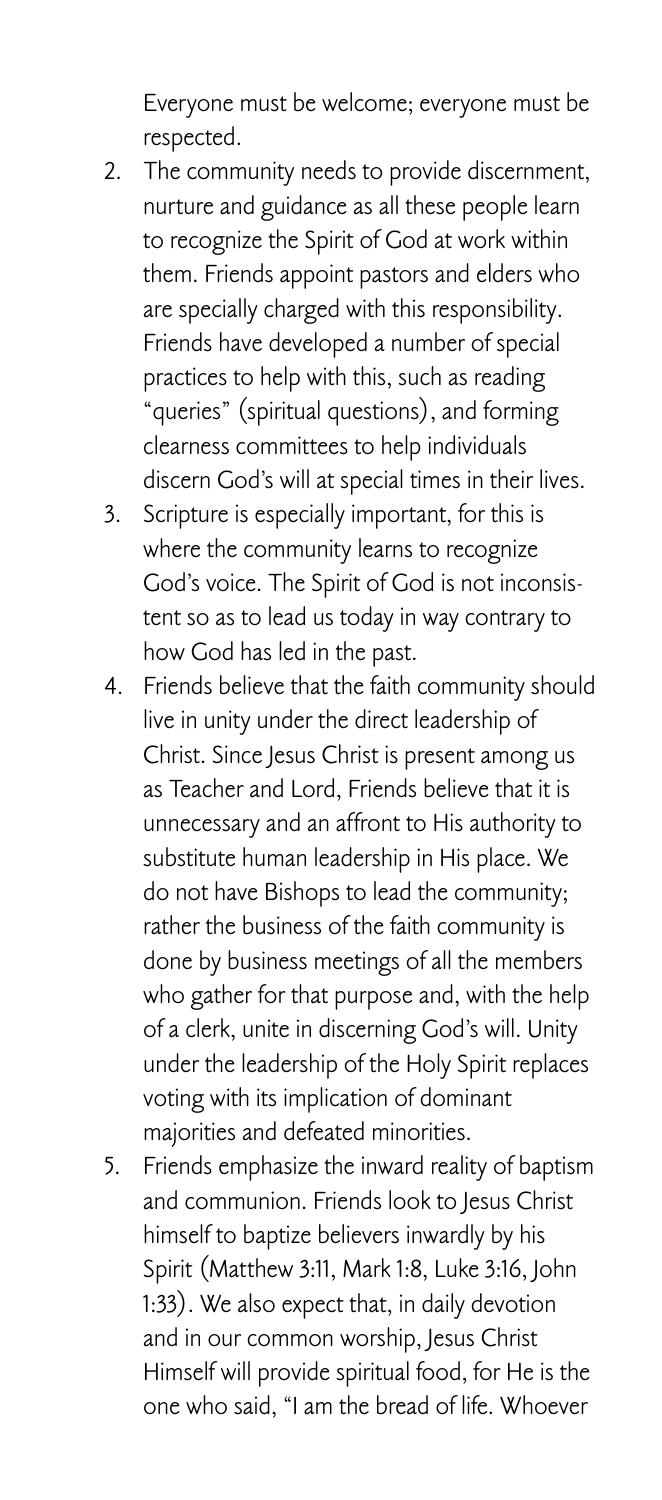comes to me will never be hungry, and whoever believes in me will never be thirsty." (John 6:35, NRS) Since Jesus Christ is our High Priest (Hebrews 6-9) who ministers directly and inwardly to the hearts of worshippers, we believe that it is unnecessary and an affront to Him to appoint people to undertake priestly functions. As a witness to the truth that human beings cannot manipulate the grace of God through religious rituals, Friends do not practice outward sacraments such as water baptism or communion with bread and wine.

At the last supper, Jesus told his disciples, "You call me Teacher and Lord — and you are right, for that is what I am." (John 13:13, NRS) Friends attempt to organize worship and community life around the reality of Jesus' continuing and effective presence in our midst.

# *Christ's Power To Save: The Evidence of Transformed Lives*

Friends understand that Christ's baptism is best understood as the inward experience of "dying" to one's own will. This is the necessary precondition to being able to listen to and obey the living teachings of Jesus Christ. It is by daily dying to self-will that the believer is enabled to live a new life of righteousness. Paul wrote about this in his letter to the Romans:

*Do you not know that all of us who have been baptized into Christ Jesus were baptized into his death? Therefore we have been buried with him by baptism into death, so that, just as Christ was raised from the dead by the glory of the Father, so we too might walk in newness of life....*

*But if we have died with Christ, we believe that we will also live with him. We know that Christ, being raised from the dead, will never die again; death no longer has dominion over him.... But thanks be to God that you, having once been slaves of sin, have become obedient from the heart to the form*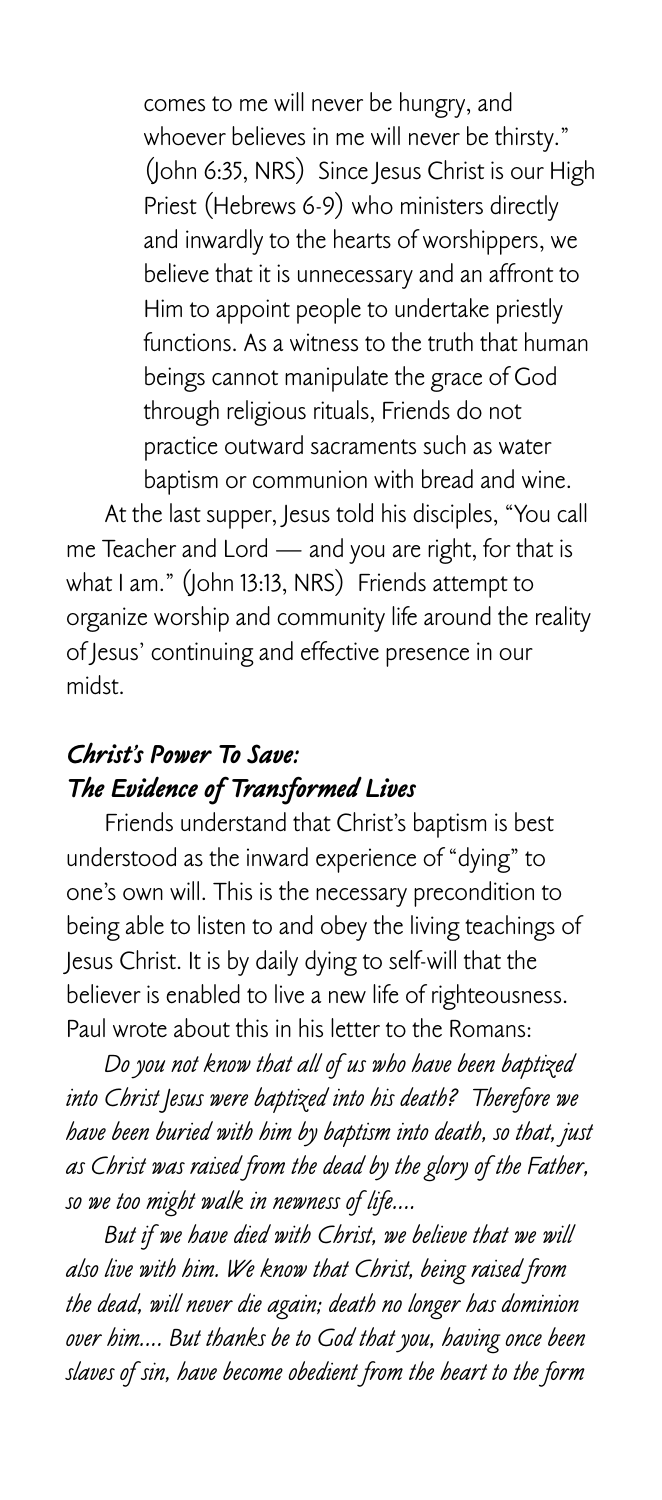*of teaching to which you were entrusted, and that you, having been set free from sin, have become slaves of righteousness.* (Romans 6:3-4, 8, 17-18, NRS)

Friends understand that inward yielding to the will of God is the way of cross, which is the power of God. It is an essential part of the witness of Friends that Christ frees people *from the power of sin* in their lives and does not merely save people in their sins. Friends joyfully proclaim that it is possible to know the will of God, and to do it.

#### *The testimonies of Friends*

The experience of Friends has been that inward baptism and continuous yielding to the leading of the inward Light of Christ, produces transformed lives. As believers "live up to the Light they have" their lives begin to reflect the character of Jesus. As Paul says:

*the fruit of the Spirit is love, joy, peace, patience, kindness, generosity, faithfulness, gentleness, and self-control. There is no law against such things. And those who belong to Christ Jesus have crucified the flesh with its passions and desires.* (Galatians 5:22-24, NRS)

Over the years, Friends have born a corporate witness to the power of Christ to bring us — in George Fox's terms — into the state that Adam and Eve were in before the fall. It is this power of Christ that each of the Friends "testimonies" testify to. From a culture dominated by materialism and greed, Friends testify that Christ leads us into a life of simplicity. From a culture of social inequality, Friends testify that Christ leads us to practice the equality of all. From a culture of sexual promiscuity and exploitation, Friends testify that Christ leads us to chastity and fidelity in marriage. From a culture which seeks security and meaning through violence and war, Friends testify that Christ leads us to forgiveness, nonviolence and peacemaking. From a culture where exaggeration and falsehood dominate discourse, Friends testify the Christ leads us to speak